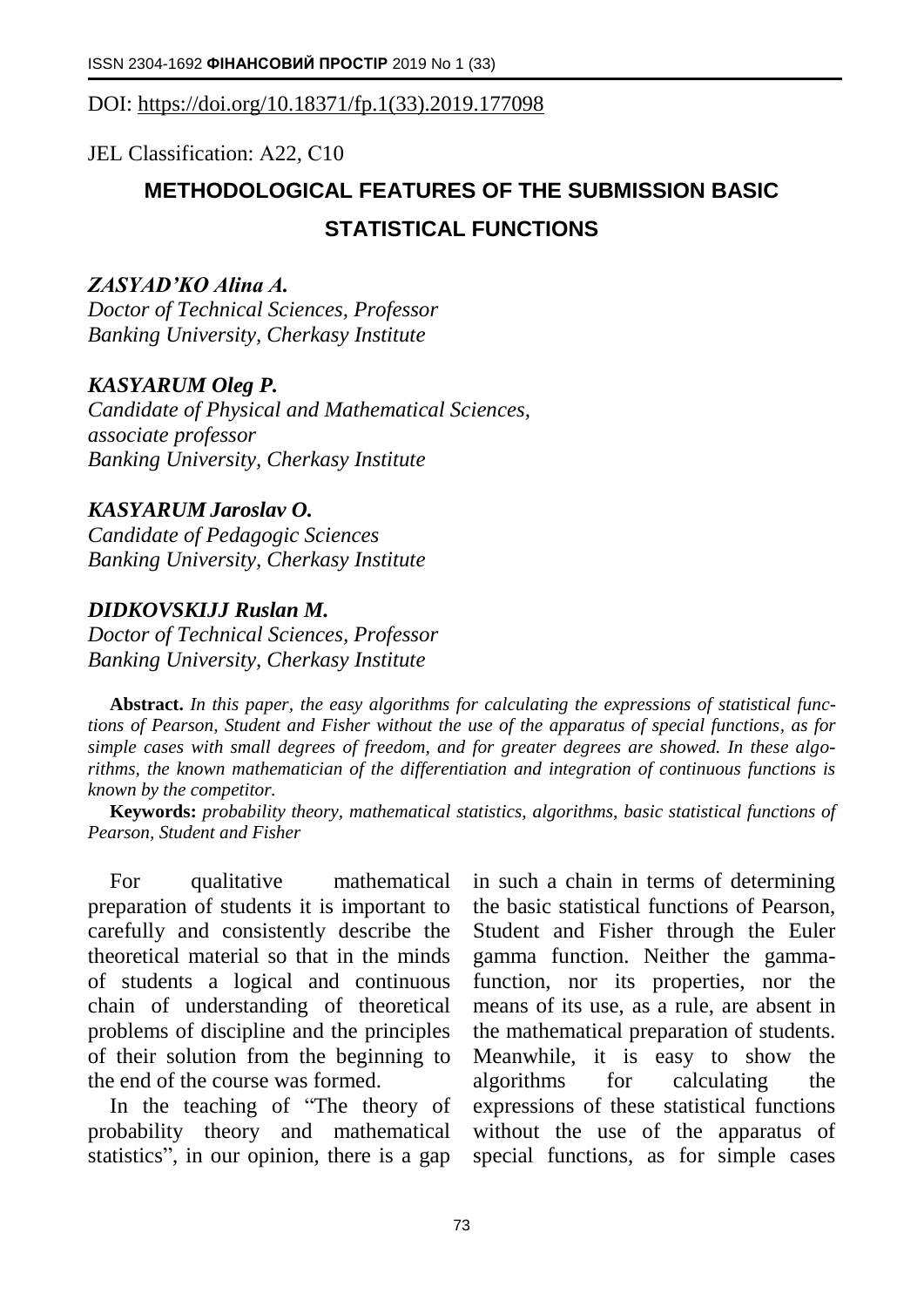with small degrees of freedom, and for greater degrees. In these algorithms, the known mathematician of the differentiation and integration of continuous functions is known by the competitor.

So, for finding the formula of the Pearson distribution, we use the formula for the convolution of two densities  $\chi^2$ . First, the convolution was applied to the degrees of freedom  $k_1=1$  and  $k_2=1$ , which allowed to be determined  $\chi^2$  for k = 2. Then for the pair  $k_1=1$  and  $k_2=2$  we obtain  $\chi^2$  with degrees k = 3 and k = 4, and then, consistently, we match  $\chi^2$ with k, equal to  $5, 6, 7, 8$ , and so on.

To find the density of the Student distribution, we use a somewhat more complicated computation procedure, since it is a function of the distribution of the particle density, and the density of the divisor must be calculated each time separately. Similarly, you can find the Fisher function.

To check the obtained results, they were compared with calculations using

general formulas using the gamma function. The comparison is the complete correspondence of the results of the calculations.

Authors understand that the disadvantage of the proposed algorithm of computation is the dependence of each subsequent result from the performance of the previous one. The authors do not set themselves the task of replacing the existing optimal method of computation through the gamma-function. Only a pedagogical task is solved, which can promote better understanding by students of the mathematical apparatus of statistics.

The article, according to the authors, fills the gap in the educational process between the basic definitions of statistical functions and their complex formulas associated with the Euler gamma function.

The materials of work also expand the list of exercises and tasks for the section of mathematical statistics "Functions of a random argument", which contribute to a better assimilation of the theory.

# *References*

1. Oprya, A.T. (2008). Naukovi ta osvitnjo-orhanizatsiyni problemni aspekty statystyky [Scientific and Educational-Organizational Problems of Statistics]. *Announcer of Poltava State Agrarian Academy,* 4, 177-180. [in Ukrainian].

2. Akopyan, K. A., & Oganesyan, A. M. (2016). Sovremennyye problemy statisticheskogo obrazovaniya [Modern Problems of Statistical Education], *System management,* 30. Retrieved from http:// sisupr.mrsu.ru/ 2016-2/PDF/Hakobyan.pdf. [in Russian].

3. Omeljyanenko, V. A. (2017). Vykorystannya innovatsiynykh tekhnolohiy v protsesi vyvchennya ekonomiko-statystychnykh dystsyplin [Use of Innovative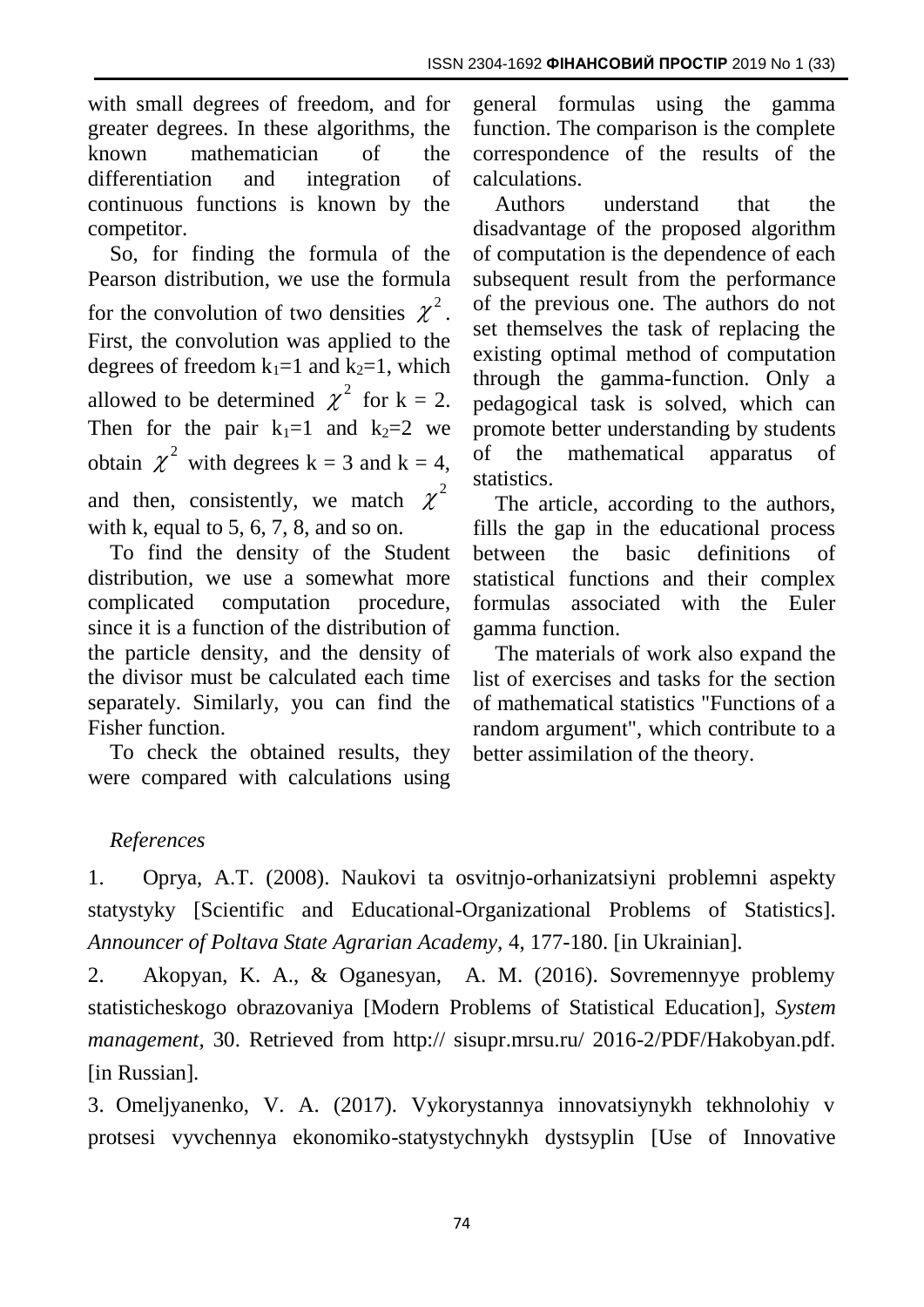Technologies in the Process of Studying Economic and Statistical Disciplines], *PATH OF SCIENCE:* International electronic scientific journal, 13, 2.1-2.11. Retrieved from [www.pathofscience.org.](http://www.pathofscience.org/) [in Ukrainian].

4. Yatskiv, I. V. (2001). Prikladnaya statistika: metody i problemy v obuchenii [Applied Statistics: Methods and Problems in Teaching], *Computer Modelling & New Technologies,* 5, 96-99. [in Ukrainian].

5. Ayvazyan, S. A. & Mkhitaryan, V. S. (1998). Prikladnaya statistika i osnovy ekonometriki [Applied Statistics and the Basics of Econometrics.]. Uchebnik dlya vuzov, *Unity*, Moscow, 1022. [in Russian].

6. Orlov, A. I. Sovremennaya prikladnaya statistika [Contemporary Applied Statistics]. Retrieved from http://phisica.boom .ru/ pri /art5.html. [in Russian].

7. Garfield, J. & Ben-Zvi, D. (2008). Preparing school teachers to develop students' statistical reasoning. Teaching Statistics in School Mathematics-Challenges for Teaching and Teacher Education: *A Joint ICMI/IASE Study: The 18th ICMI Study* / C. Batanero, G. Burrill, C. Reading, A. Rossman. *Dordrecht: Springer*, 299–310. [in English].

8. Gordon, S., Petocz, P. & Reid, A. (2007). Teachers' Conceptions of *Teaching Service Statistics Courses. International* Journal for the Scholarship of Teaching and Learning, 1, 1–15. doi: 10.20429/ijsotl.2007.010110. [in English].

9. Gordon, S. (2004). Understanding students' experiences of statistics in a service course. Statistics Education Research Journal, 1, 40–59. Retrieved from [http://iaseweb.org/documents/ SERJ/](http://iaseweb.org/documents/%20SERJ/) SERJ3 (1) gordon.pdf. [in English].

10. Sowey, E. R. (2006). Letting students understand why statistics is worth studying. Proceedings of ICOTS-7, Seventh International Conference on Teaching Statistics /eds. A. Rossman, B. Chance. Retrieved from [http://www.stat.auckland.ac.nz/](http://www.stat.auckland.ac.nz/~iase/publications/17/3A1_SOWE.pdf)  [~iase/publications/17/3A1\\_SOWE.pdf.](http://www.stat.auckland.ac.nz/~iase/publications/17/3A1_SOWE.pdf) [in English].

11. Helmert, F.R. (1876). Über die Wahrscheinlichkeit von Potenzsummen der Beobachtungsfehler etc. Z. f. *Math. U. Phys.,* 21, 102–219. [in German].

*12.* Pearson, R. (1900). On the criterion that a given system of deviations from the probable in the case a correlated system of variables is such that is can be reasonably supposed to have arisen from random sampling. Phil. Mag, 50, 157-175. [in English].

13. Student, (1908). The probable error of a means. *Biometrika,* 6, 1-25. [in English].